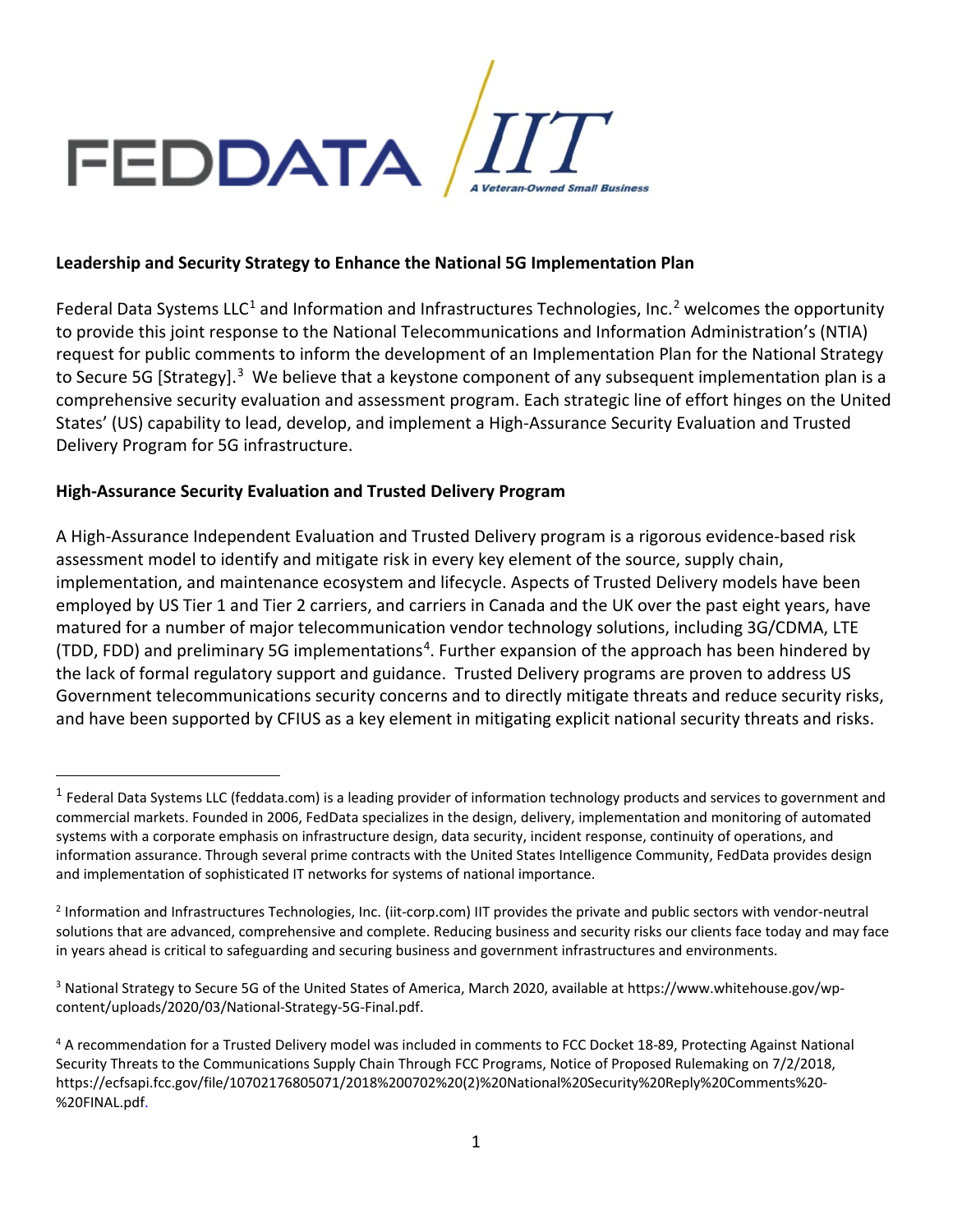

## **Trusted Delivery Credibly Addresses Supply Chain Security Lifecycle Vulnerabilities**

Trusted Delivery programs reduce supply chain risk through evidence-based comprehensive measures that reliably address real world threats. A Trusted Delivery program also addresses a critical element of the National 5G Strategy by helping to promote a more secure and reliable 5G infrastructure. Such a model provides the end user assurances that systems (hardware, software, and firmware) precisely match those which were fully evaluated by an independent laboratory. Enabled by initial comprehensive evaluation, Trusted Delivery methodology extends security assurances across the full lifecycle of the technology deployment—baselining, addressing patches, new releases, and upgrades. This methodology identifies and mitigates vulnerabilities, weaknesses, and exposures not detected through conventional Certification and Accreditation (C&A) or Security Evaluation, and continuously applies initial and follow-on lifecycle testing mapped to analyzed threats and vulnerabilities, thus enabling continuous evaluation of vulnerabilities to evolving and newly discovered threats; dramatically improving quality of software and source code, which greatly improves performance. This approach forces a high level of maturity and diligence in vendor development practices, and continually saves money and resources in delivering essential cybersecurity protection. The policies, standards, and processes in a Trusted Delivery program provide assurances against undocumented changes being made by a vendor or third party who touches the supply chain or existing infrastructure. Additionally, increasing concerns about our nation's dependence on the foreign supply of critical information and communications technology can be met by these effective assurances and mitigations.

### **Trusted Delivery Program Exceeds US 5G Implementation Strategic Goals**

A High Assurance Security Evaluation and Trusted Delivery Model applies to each strategic leadership and security goal set out by the US 5G Implementation Plan: *(1) Facilitating domestic 5G Rollout; (2) assessing the cybersecurity risks to and identifying core security principles of 5G capabilities and infrastructure; (3) addressing risks to the US economic and national security during development and deployment of 5G infrastructure worldwide; and (4) promoting responsible global development and deployment of secure reliable 5G infrastructure.*

## *Line of Effort One: Facilitate Domestic 5G Rollout*

(1) *How can the US Government best facilitate the domestic rollout of 5G technologies and the development of a robust domestic 5G commercial ecosystem (e.g., equipment manufacturers, chip manufacturers, software developers, cloud providers, system integrators, network providers)?*

In addition to the private sector economic benefits of enabling true domestically developed 5G and related technologies, there is a crucial need to resolve the key underlying issue that forced this national conversation: deliver a secure 5G solution which directly addresses threat concerns, makes the US less dependent on foreign-based critical supply chains, and establishes a supply chain security solution that more completely addresses the inherent supply chain security challenges and unease which exist today. Trusted Delivery methodology credibly addresses critical supply chain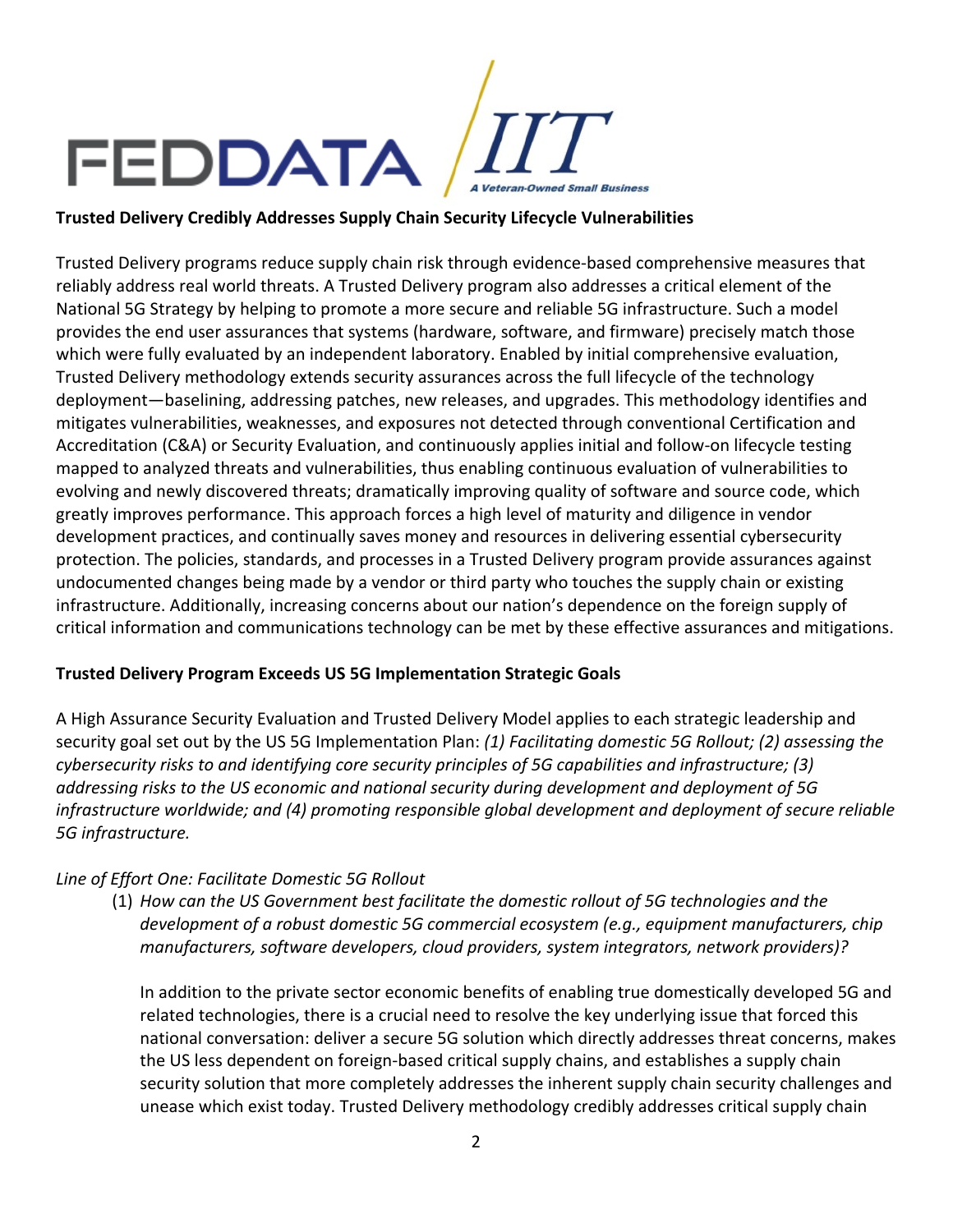

comprehensively and proactively address actual analyzed threat concerns. It bears repeating that implementing a Trusted Delivery model places an independently-governed validation process between the developer and the end user, ensuring that software binaries match independently compiled binaries which were built using only fully evaluated source code and; that they do not contain unauthorized changes and; that approved hardware designs were fully adhered to while insulating the process from dangerous supply chain interdictions.

*(2) How can the US Government best foster and promote the research, development, testing, and evaluation of new technologies and architectures?* 

The US Government has a unique opportunity to simultaneously foster technical innovation and enhanced security across the evolving 5G ecosystem as e=well as encourage, and where possible, require a "Defense-In-Depth" approach be applied to new technologies and architectures. Implementation of High Assurance Evaluation and Trusted Delivery methodologies would significantly improve and enrich the 5G Strategy because such a model simplifies prioritization of efforts and provides very precise insights into potential weaknesses which require unique attention in network security monitoring, incident response preparedness, and a highly effective process for testing and continuously improving the Defense-in-Depth process. The High Assurance process allows for the proactive elimination of generally undetectable vulnerabilities and exposures and precise rapid adjustments to protocols, based on a continuous cyber threat analysis process and detailed testing to confirm potential exposures.

*(3) What steps can the US Government take to further motivate the domestic-based 5G commercial ecosystem to increase 5G research, development, and testing?* 

The most effective approach to date applied by commercial carriers attempting to elevate and harden telecommunications security standards has been to require the implementation of methods such as independent High Assurance Evaluation and Trusted Delivery as a condition of competing in the market place. There are several readily available cost models that facilitate this approach. Coupled with a "buy US" strategic communications campaign, such an approach would cause capable US contributors to the 5G technology development effort to be more favorably considered.

(4) *What areas of research and development should the US Government prioritize to achieve and maintain US leadership in 5G? How can the US Government create an environment that encourages private sector investment in 5G technologies and beyond? If possible, identify specific goals that the US Government should pursue as part of its research, development, and testing strategy.*

One continuing area of R&D shortfall is the need to continue "on-shoring" of improved microelectronics device foundry capabilities and capacity, and the development of high-impact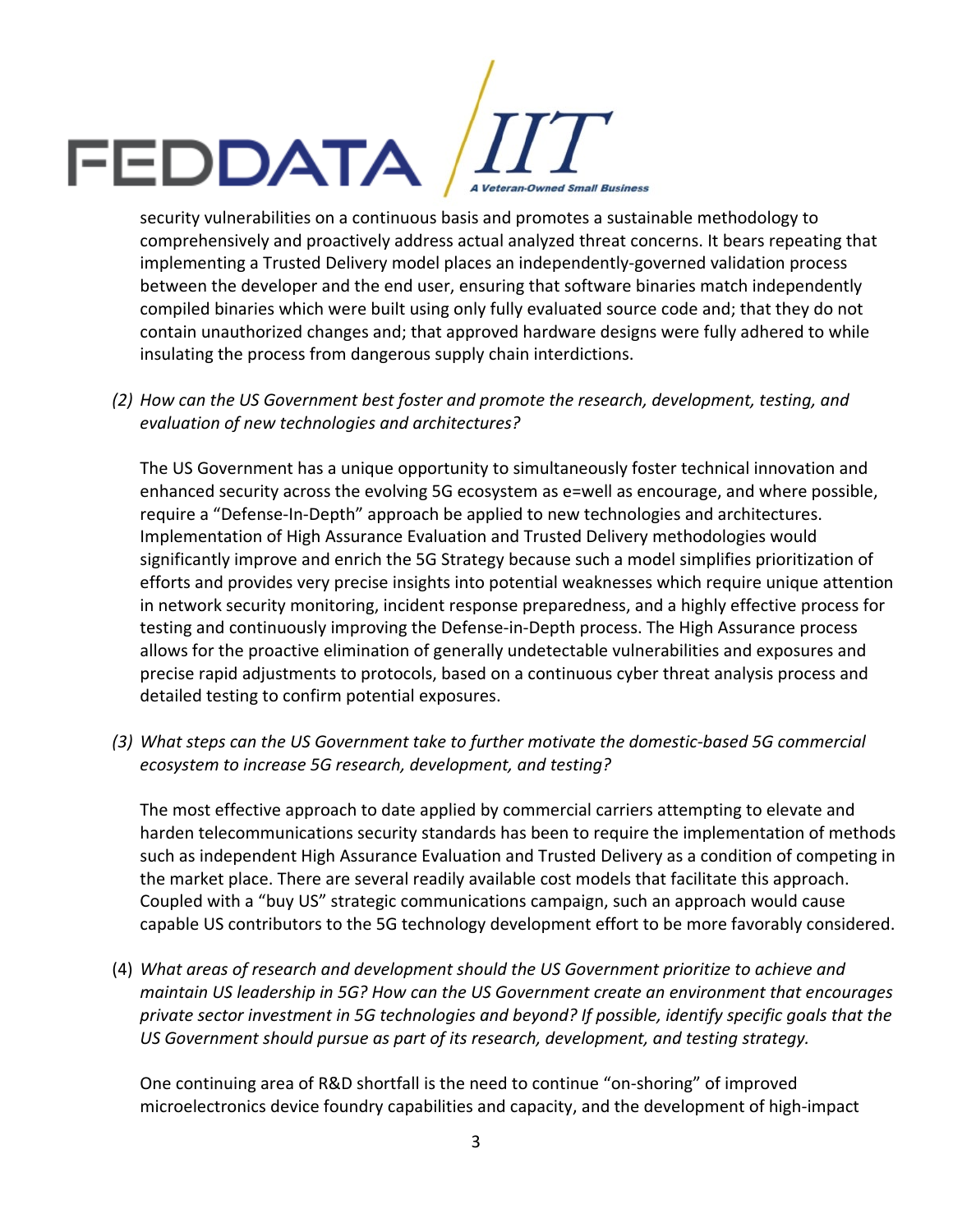# Security strategies. While there are many focus areas worthy of R&D consideration, some priority is Veteran-Owned Small Business

needed on developing counterfeit mitigation solutions, including comprehensive validation and verification protocols that can be reliably implemented and that are fully repeatable processes to eliminate a large family of dangerous threats. A process is needed to support such an effort that would provide continuous threat analysis inputs to drive these complex development challenges.

## *Line of Effort Two: Assess Risk to and Identify Core Security Principles of 5G Infrastructure (1) What factors should the U.S. Government consider in the development of core security principles for 5G infrastructure?*

Implementing an evidence-based approach to verify the provenance of people, processes and technologies used in 5G should be a core security principle. Independent assessments remain a key tool. Implementation of High Assurance Evaluation and Trusted Delivery methodologies would significantly improve and enrich the 5G Strategy. It simplifies prioritization of efforts and provides very precise insights into potential weaknesses that require unique attention in network security monitoring, incident response preparedness, and a highly effective process for testing and continuously improving the Defense-in-Depth process. The High Assurance Process allows for the proactive elimination of generally undetectable vulnerabilities and exposures and precise rapid adjustments to protocols, based on a continuous cyber threat analysis process and detailed testing to confirm potential exposures.

*(2) What factors should the US Government consider when evaluating the trustworthiness or potential security gaps in US 5G infrastructure, including the 5G infrastructure supply chain? What are the gaps?* 

Implementation of the verifiable Independent High Assurance Evaluation and Trusted Delivery process directly addresses this concern and seriously reduces the gaps that currently exist in direct threat mitigation or elimination. Any unverifiable claims or limited transparency into the people, processes and technologies used to realize 5G capabilities and services should be cause for concern.

*(3) What constitutes a useful and verifiable security control regime? What role should security requirements play, and what mechanisms can be used to ensure these security requirements are adopted?* 

The implementation of High Assurance Evaluation and Trusted Delivery methodologies would significantly improve and enrich the 5G Strategy. By delivering protocols that fully evaluate and validate mandates security processes this approach offers a solid best practice level method to consistently address these issues on a continuous basis. This approach simplifies prioritization of efforts and provides very precise insights into potential weaknesses that require unique attention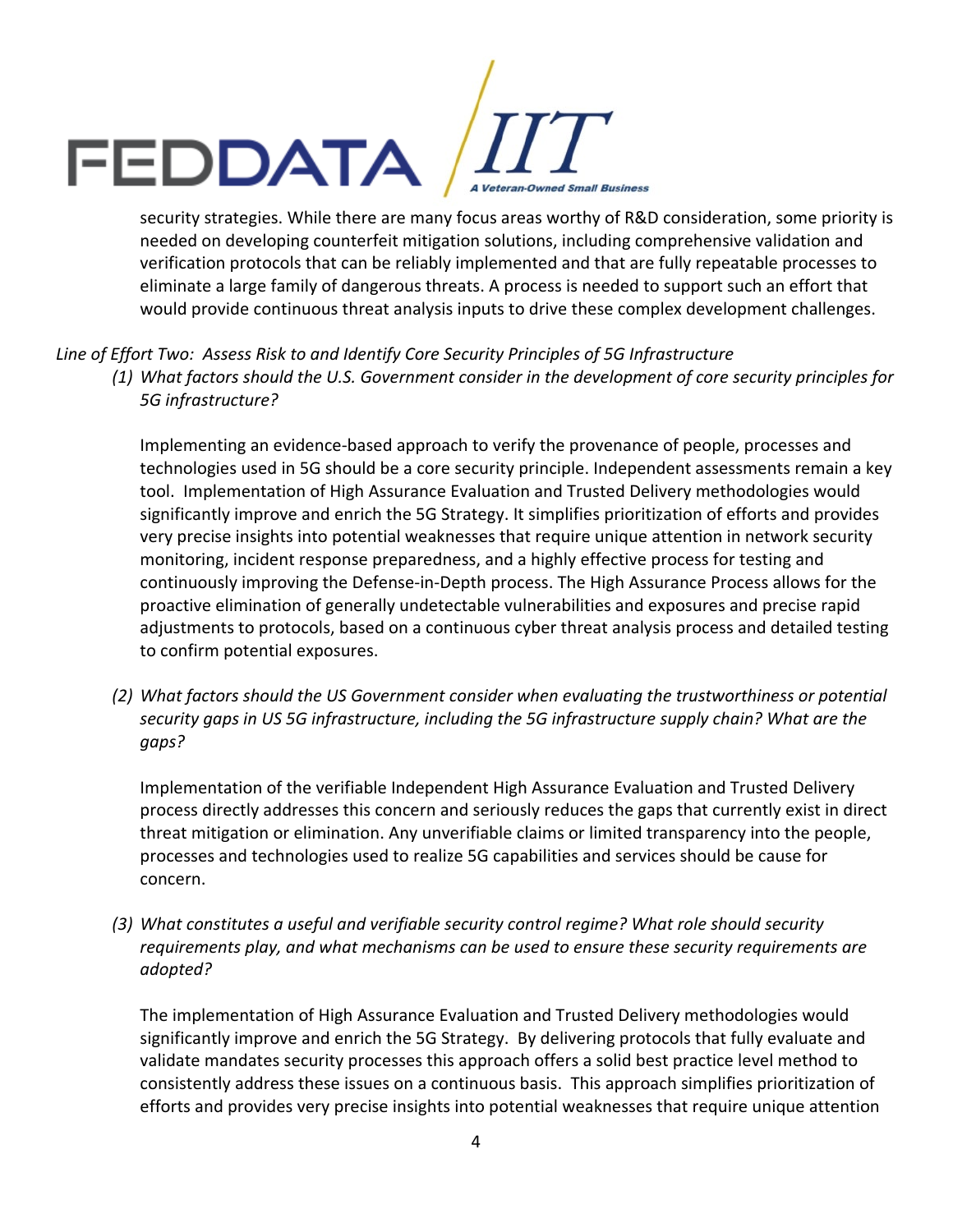

testing and continuously improving the Defense-in-Depth process. The High Assurance Process allows for the proactive elimination of generally undetectable vulnerabilities and exposures and precise rapid adjustments to protocols, based on a continuous cyber threat analysis process and detailed testing to confirm potential exposures.

*(4) Are there stakeholder-driven approaches that the U.S. Government should consider promoting adoption of policies, requirements, guidelines, and procurement strategies necessary to establish secure, effective, and reliable 5G infrastructure?*

Integration of desired security outcomes, including explicit verification solutions into procurement requirements would help establish the desired outcome in this regard. There is also a need to help reduce the cost impact of forcing commercial entities to deliver next generation security capabilities in their network infrastructures. One approach that has been repeatedly applied in industry of the past several years is to allow the vendors to address the costs of security relevant measures, in High Assurance and Trusted Delivery through providing "invoice credits" to the end user. This approach has zero cost impact for end users and significantly reduces the actual costs for the selected vendors.

*(5) Is there a need for incentives to address security gaps in 5G infrastructure? If so, what types of incentives should the US Government consider in addressing these gaps? Are there incentive models that have proven successful that could be applied to 5G infrastructure security?*

One industry proven approach for incentivizing improvements is by certification of adherence to a mandatory Maturity Model. This approach would promote a level competitive playing field, evolve, and adapt to changing threats and enforce requirements that are critical to eventual desired security outcomes.

## *Line of Effort Three: Address Risks to US Economic and National Security during Development and Deployment of 5G Infrastructure Worldwide*

(1) *What opportunities does the deployment of 5G networks worldwide create for US companies?* 

The primary opportunities for US companies in the 5G market spaces are access to global markets, as well as future participation in Tier 1 and Tier 2 US carrier markets, which are currently fully dominated by essentially foreign-based international telecom vendors. Participation will also present risks from adversaries that may not have existed or were minimal in the US domestic market.

*(2) How can the US Government best address the economic and national security risks presented by the use of 5G worldwide?*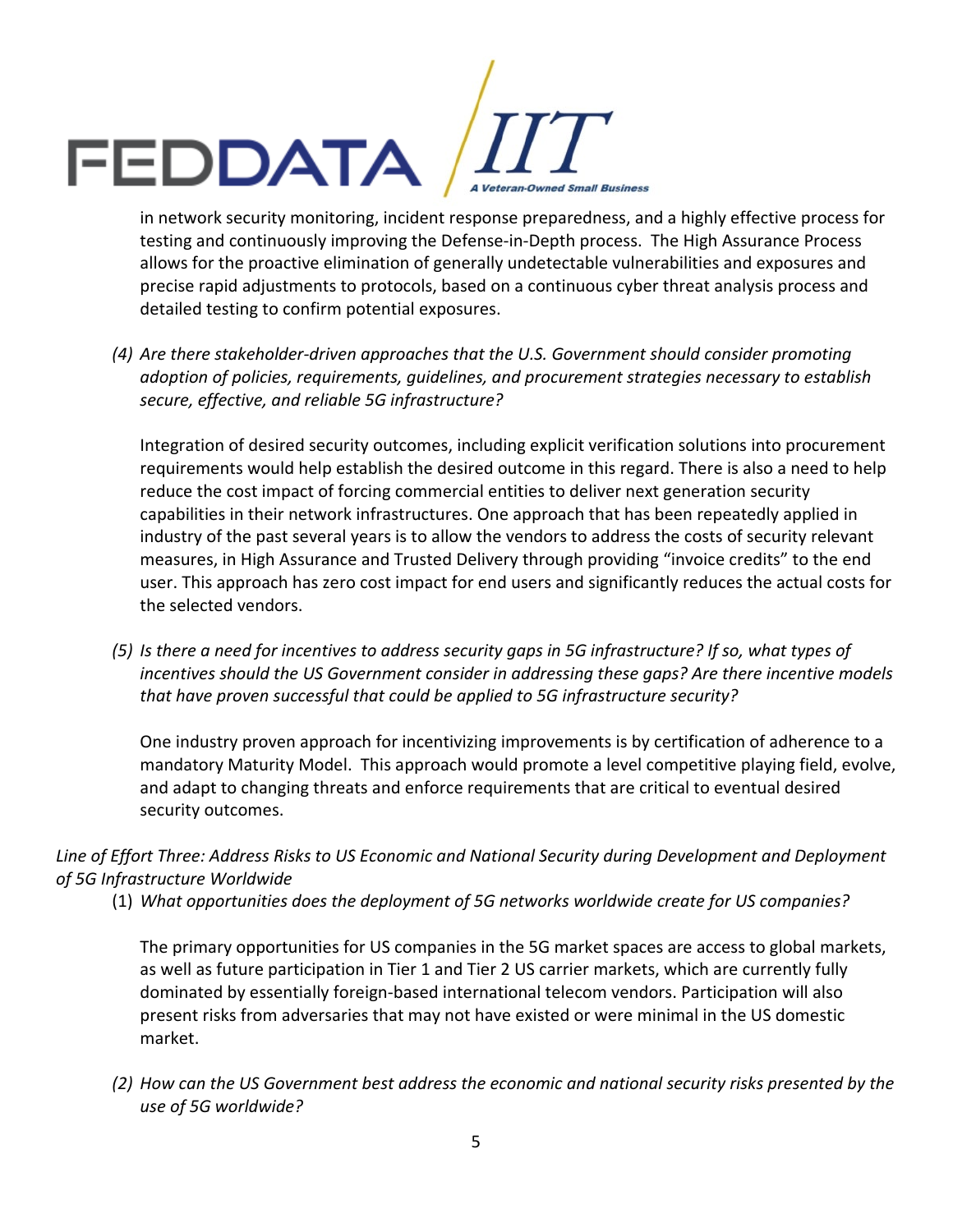

The US Government should develop, apply, and adapt different strategies to account for the US ability to influence or shape particular markets. When possible, encourage and incentivize allies to adopt similar security frameworks and sharing of threat information. Apply Zero Trust model, including deep evaluation and trusted deliver solutions and assume the adversaries have unfettered access to those networks. An assumption of available and exploitable vulnerabilities promotes the creation of more granular, Advanced Persistent Threat – based network monitoring solutions and more effective and timely incident response protocols.

### (3) *How should the U.S. Government best promote 5G vendor diversity and foster market competition?*

Vendor diversity and increased competition would be incentivized by the US Government through the encouragement and adherence to open standards whenever practicable. Currently, virtually all major international telecom vendors participating in this market leverage highly proprietary technology solutions, creating complex barriers to market penetration by emerging vendors; an overwhelming obstacle to market entry for emerging US vendors.

(4) *What incentives and other policy options may best close or narrow any security gaps and ensure the economic viability of the United States domestic industrial base, including research and development in critical technologies and workforce development in 5G and beyond*?

Enforcing threat-based security standards in the US 5G market would go a long way toward satisfying this goal. Also, by applying a verifiable independent High Assurance Evaluation and Trusted Delivery process across the domestic industrial base the US would be instilling a solid security foundation that would provide benefits beyond the 5G industry.

### *Line of Effort Four: Promote Responsible Global Development and Deployment of 5G*

*(1) How can the US Government best lead the responsible international development and deployment of 5G technology and promote the availability of secure and reliable equipment and services in the market?* 

By requiring the application of High Assurance Security Evaluation and Trusted Delivery methodology to all vendors and networks the US Government further enhances the US position in the 5G marketplace and reduces the risk presented to US Government users of commercial 5G services. This, in turn, elevates infrastructure security and enables a threat-based security solution which can continuously evolve throughout the deployment lifecycle as the threat landscape changes.